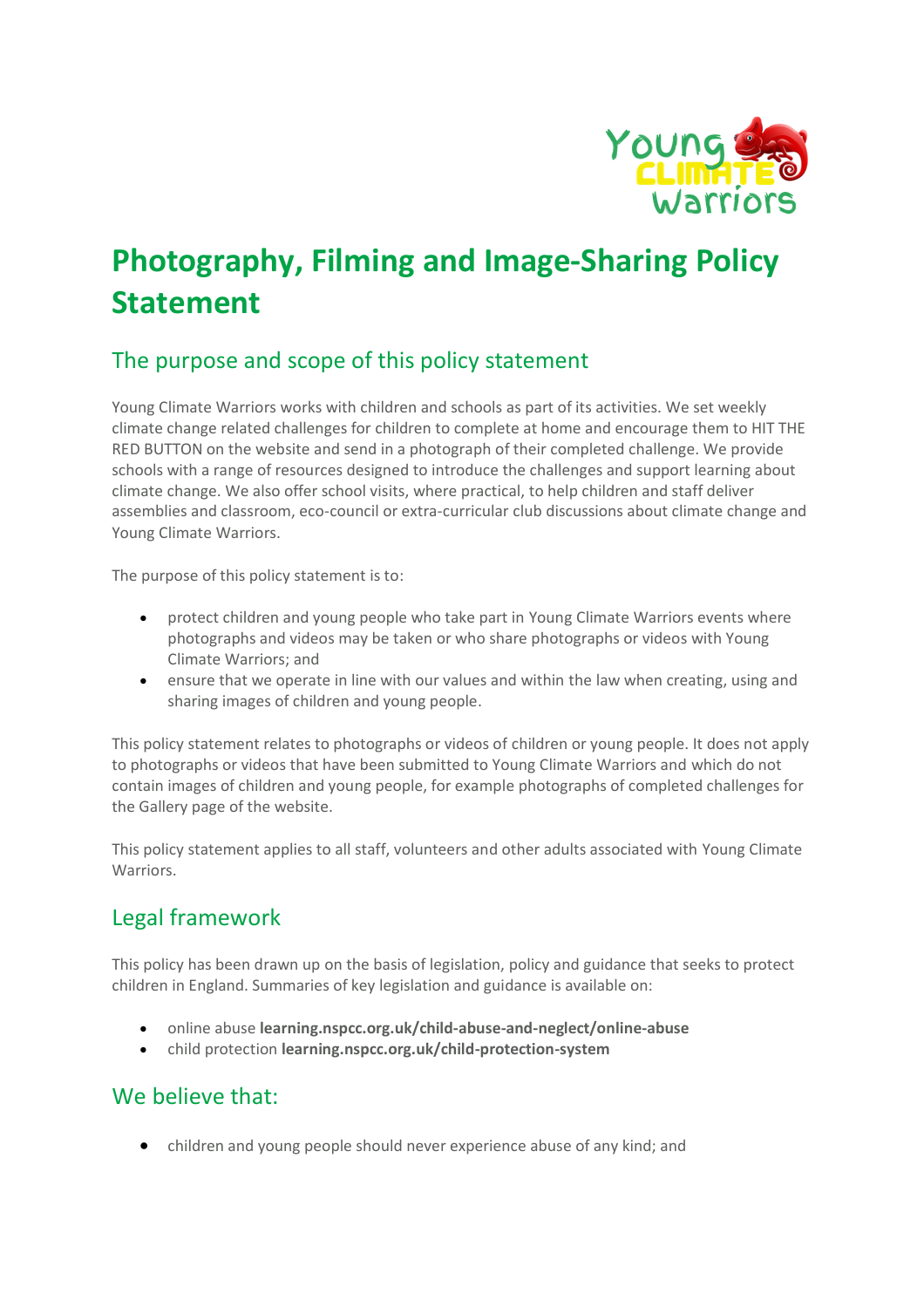• we have a responsibility to promote the welfare of all children and young people and to take, share and use images of children safely.

### We recognise that:

- sharing photographs and films of our activities can help us celebrate the successes and achievements of our children and young people, provide a record of our activities and raise awareness of our organisation;
- the welfare of the children and young people taking part in our activities is paramount;
- consent to take images of children is only meaningful when children, their parents and carers understand how the images will be used and stored, and are fully aware of the potential risks associated with the use and distribution of these images; and
- there are potential risks associated with sharing images of children online.

More information about this is available from **learning.nspcc.org.uk/researchresources/briefings/photography-sharing-images-guidance**.

# We will seek to keep children and young people safe by:

- asking for written consent from a child and their parents or carers before photographing or videoing a child;
- asking for written consent, via our website, before using any images or videos submitted to Young Climate Warriors;
- explaining what images will be used for, how they will be stored and what potential risks are associated with sharing images of children;
- making it clear that if a child or their family withdraw consent for an image to be shared, it may not be possible to delete images that have already been shared or published;
- only using first names of children whose images are being used in our published material;
- never publishing personal information about individual children and disguising any identifying information (for example the name of their school or a school uniform with a logo);
- making sure children, their parents and carers understand how images of children will be securely stored and for how long (including how we will control access to the images and their associated information);
- reducing the risk of images being copied and used inappropriately by:
	- o only using images of children in appropriate clothing;
	- o avoiding full face and body shots of children taking part in activities such as swimming where there may be a heightened risk of images being misused; and
	- o using images that positively reflect young people's involvement in the activity.
- ensuring everyone involved in our organisation knows the procedures to follow to keep children safe.

# Photography and/or filming for Young Climate Warriors' use

We recognise that our team may use photography and filming as an aid in school-based activities. However, this should only be done with the permission of the school and Young Climate Warriors.

Children, young people, parents and carers must also be made aware that photography and filming is part of the programme and give written consent.